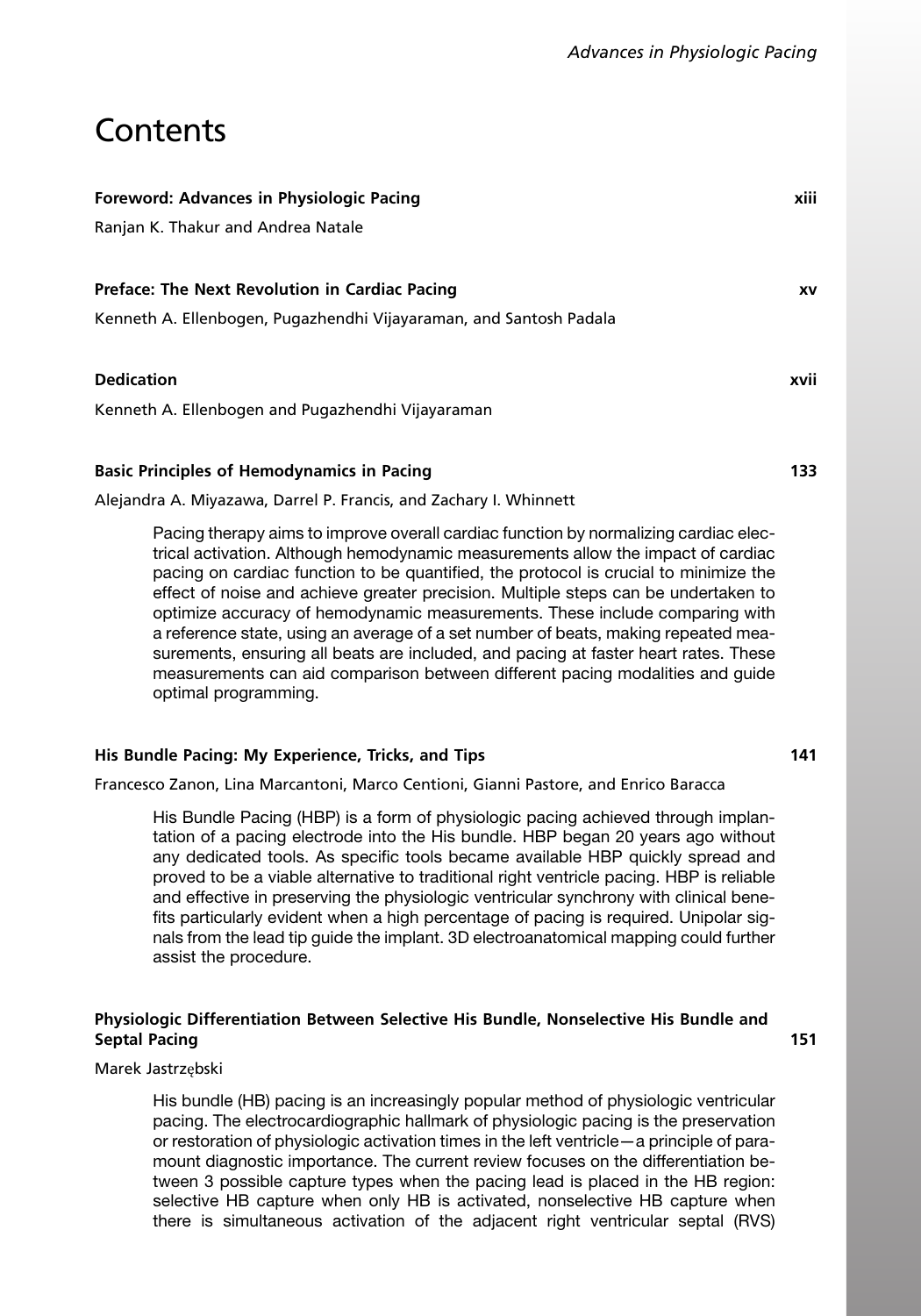myocardium, and selective RVS capture when HB is not activated at all but only septal myocardium.

### Left Bundle Branch Pacing: How I Do It? 165

Lan Su, Kenneth A. Ellenbogen, and Weijian Huang

Since the first case of left bundle branch pacing (LBBP) achieved via the transventricular septal approach in 2017, LBBP has rapidly evolved into clinical practice with a high success rate and satisfactory pacing/sensing parameters compared with His bundle pacing (HBP). In this article, we review the criteria of LBB capture, standardized testing methods of LBBP. We focus on the determination of the initial lead entry site in the right side of the interventricular septum for LBBP, deep fixation of the lead tip into the left ventricular septal sub-endocardium, avoidance of lead septal perforation and solutions to challenging cases.

## Physiology of Left Ventricular Septal Pacing and Left Bundle Branch Pacing 181

Jesse Rijks, Justin Luermans, Luuk Heckman, Antonius M.W. van Stipdonk, Frits Prinzen, Joost Lumens, and Kevin Vernooy

Following the recognition of the adverse effects of right ventricular pacing, alternative permanent pacing strategies aiming to maintain a synchronous ventricular contraction have been sought. The quest for the optimal pacing site has recently led to several promising and rapidly emerging new pacing strategies, such as left ventricular septal pacing and left bundle branch pacing. In both animal and human studies, these pacing strategies seem to maintain electrical and mechanical activation of the left ventricle to a (near)physiologic level. However, more studies on the long-term effects of both strategies are needed.

## Evaluation of Criteria for Left Bundle Branch Capture 191

Shunmuga Sundaram Ponnusamy and Pugazhendhi Vijayaraman

Left bundle branch pacing (LBBP) provides electrical and mechanical synchrony at low and stable pacing output and effectively corrects distal conduction system disease. The criteria for differentiating LBBP from LV septal pacing has not been validated in large trials. There are several electrocardiography-based and intracardiac electrogram-based criteria to confirm LBB capture. In this section, the authors review these criteria and their overall accuracy.

## What Intracardiac Tracings Have Taught Us About Left Bundle Branch Block 203

Jeremy S. Treger and Gaurav A. Upadhyay

Current electrocardiogram (ECG) criteria for left bundle branch block (LBBB) are largely based on early work in animal models or on mathematical models of cardiac activation. The resulting criteria have modest specificity, and up to one-third of patients who meet current ECG criteria for LBBB may have intact conduction through their His-Purkinje systems. Intracardiac tracings offer the ability to accurately discriminate between LBBB and other causes of delayed activation, which may facilitate the development of more accurate ECG criteria. Assessing these distinctions are particularly salient to applications for conduction system pacing.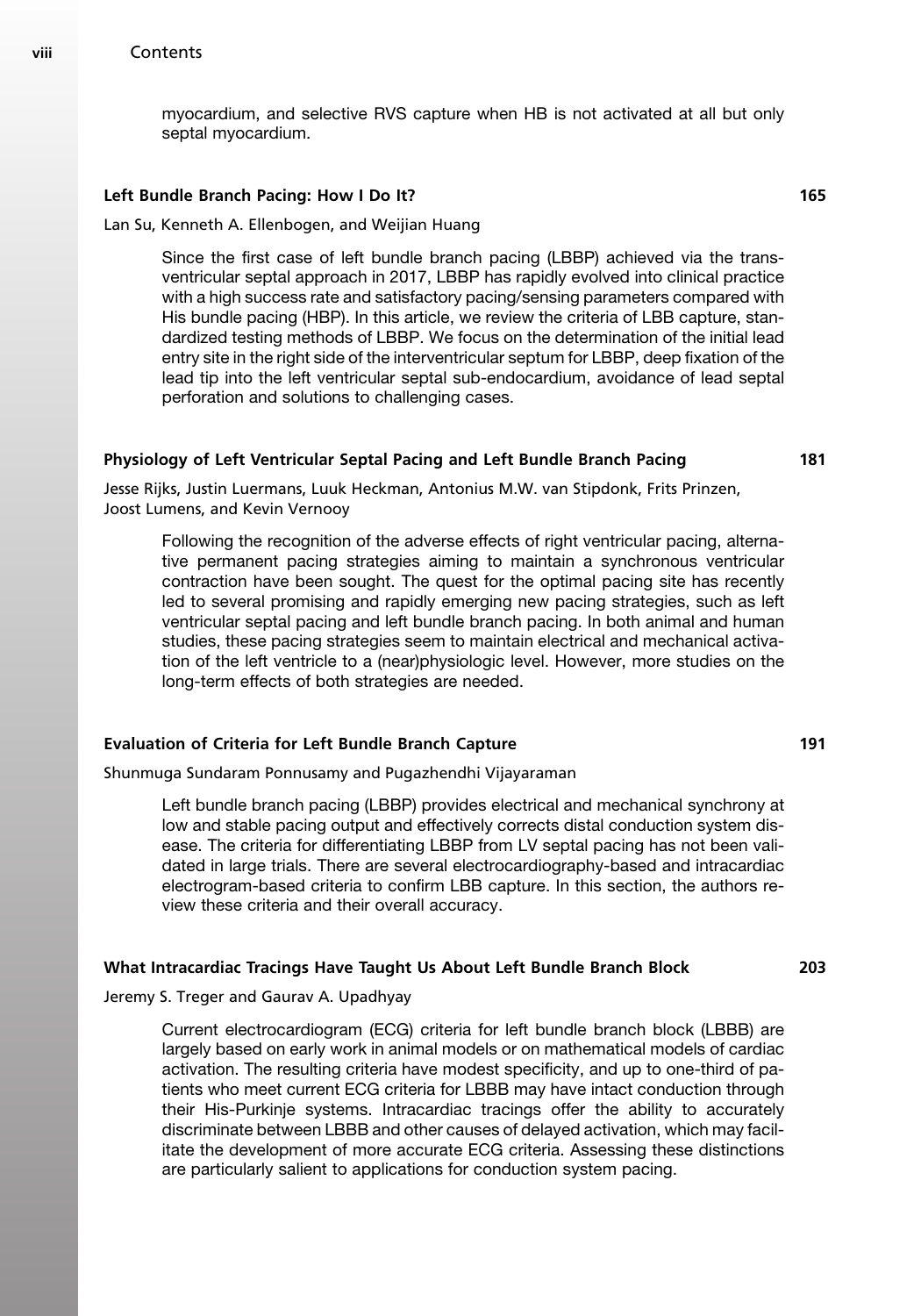## What Body Surface Mapping Has Taught Us About Ventricular Conduction Disease Implications for Cardiac Resynchronization Therapy and His Bundle Pacing 213

Marc Strik, Sylvain Ploux, and Pierre Bordachar

The degree and pattern of conduction disease seem determinant when assessing potential cardiac resynchronization therapy (CRT) candidates. In the present review, the authors discuss the available noninvasive techniques that can be used to acquire ventricular activation time maps. They describe what body surface mapping has taught us about left bundle branch block, right bundle branch block, intraventricular conduction delay, and right ventricular pacing and discuss the ability of derived parameters of electrical dyssynchrony to predict long-term clinical response to CRT or His bundle pacing.

## Pacing Optimized by Left Ventricular  $dP/dt_{max}$  223

Mark K. Elliott, Vishal S. Mehta, and Christopher A. Rinaldi

Left ventricular (LV)  $dP/dt_{max}$  provides a sensitive measure of the acute hemodynamic response to cardiac resynchronization therapy (CRT) and can predict reverse remodeling on echocardiography. Its use to guide LV lead placement has been shown to improve outcomes in a multicenter randomized trial. Given the invasive protocol required for measurement, it is unlikely to be universally beneficial for patients undergoing CRT but may be useful for patients who do not respond to conventional CRT, or in those who have borderline indications or risk factors for nonresponse. In such cases, LV dP/dt<sub>max</sub> may help guide LV lead placement, optimize device programming, and select the best alternative method of delivering CRT, such endocardial LV pacing or conduction system pacing.

## Role of Electrical Delay in Cardiac Resynchronization Therapy Response 233

Zain S. Gowani, Brett Tomashitis, Chau N. Vo, Michael E. Field, and Michael R. Gold

Traditionally, left ventricular (LV) lead position was guided by anatomic criteria of pacing from the lateral wall of the LV. However, large trials showed little effect of LV lead position on outcomes, other than noting worse outcomes with apical positions. Given the poor correlation of cardiac resynchronization therapy (CRT) outcomes with anatomically guided LV lead placement, focus shifted toward more physiologic predictors such as targeting the areas of delayed mechanical and electrical activation. Measures of left ventricular delay and interventricular delay are strong predictors of CRT response.

#### Programming Algorithms for Cardiac Resynchronization Therapy 243

Niraj Varma

Current cardiac resynchronization therapy (CRT) implant guidelines emphasize the presence of electrical dyssynchrony (left bundle branch block (LBBB) and QRS > 150 ms) yet have modest predictive value for response and have not reduced the 30% nonresponse rate. Optimized programming to optimize CRT delivery has promised much but to date has largely been ineffective. What is missing is the understanding of LV paced effects (which are unpredictable) and optimal paced AV interval (that can be conserved during physiologic variations) that then can be incorporated into an individualized programming prescription. Automatic device-based algorithms that deliver electrical optimization and maintain this during ambulatory fluctuations in AV interval are discussed.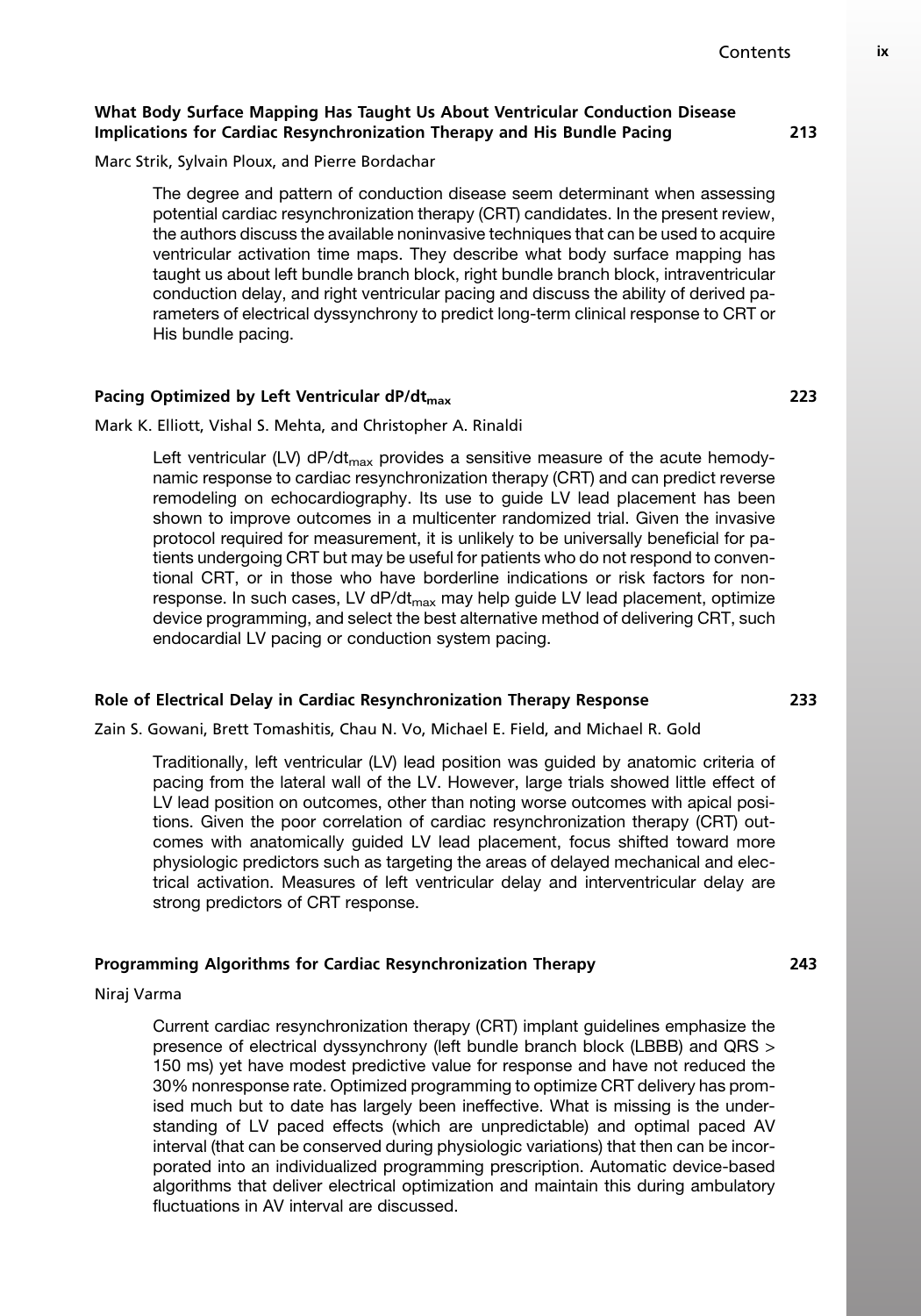## Multisite Left Ventricular Pacing in Cardiac Resynchronization Therapy 253

Sandeep K. Jain and Samir Saba

Cardiac resynchronization therapy (CRT) is an established treatment of patients with heart failure with reduced ejection fraction and prolonged ventricular depolarization on surface electrocardiogram. Although patients' characteristics, such as their type of cardiomyopathy and the morphology and width of their baseline QRS complex, have been associated with CRT response, these features are not modifiable. Left ventricular multisite pacing has been proposed and tested as a tool to improve response to CRT and positively impact patient outcomes. This article reviews the published literature on left ventricular multisite pacing, with focus on the results of recently presented or published clinical trials.

#### Left Ventricular Endocardial Pacing: Update and State of the Art 263

#### Pierre Bordachar, Marc Strik, and Sylvain Ploux

Initially, left ventricular (LV) endocardial pacing was performed as a bailout procedure after unsuccessful transvenous cardiac resynchronization therapy implantation in the presence of surgical contraindications. Additional possible advantages of endocardial LV pacing are a more physiologic activation, being less arrhythmogenic, more effective on the hemodynamic level, with better thresholds, and without the risk of phrenic stimulation. Different techniques have been proposed to stimulate the LV endocardium in humans, with feasibility and safety studies involving limited numbers of patients. In this review, we will describe the different techniques proposed to allow LV endocardial pacing, the results observed, and then we will discuss the reasons why LV endocardial pacing seems to be out of fashion today and what are the possible perspectives for development.

#### Case Studies of Cardiac Resynchronization Therapy "Nonresponders" 273

John Rickard

(b) Video content accompanies this article at [http://www.cardiacep.theclinics.com.](http://www.cardiacep.theclinics.com)

Outcomes following cardiac resynchronization therapy (CRT) vary widely, with some patients experiencing normalization of left ventricular function to some who seem to be harmed by biventricular pacing. The care of CRT patients postoperatively is complex and requires input from physicians specializing in electrophysiology, heart failure, and often cardiac imaging. In this section, cases of apparent CRT suboptimal response from a dedicated CRT optimization clinic are presented.

## What Have We Learned in the Last 20 Years About CRT Non-Responders? 283

Peregrine G. Green, Neil Herring, and Timothy R. Betts

Although cardiac resynchronization therapy (CRT) has become well established in the treatment of heart failure, the management of patients who do not respond after CRT remains a key challenge. This review will summarize what we have learned about non-responders over the last 20 years and discuss methods for optimizing response, including the introduction of novel therapies.

#### Conduction System Pacing for Cardiac Resynchronization Therapy 297

Bengt Herweg, Allan Welter-Frost, David R. Wilson II, and Pugazhendhi Vijayaraman

Although conventional biventricular pacing has been shown to benefit patients with heart failure and conduction system disease, there are limitations to its therapeutic